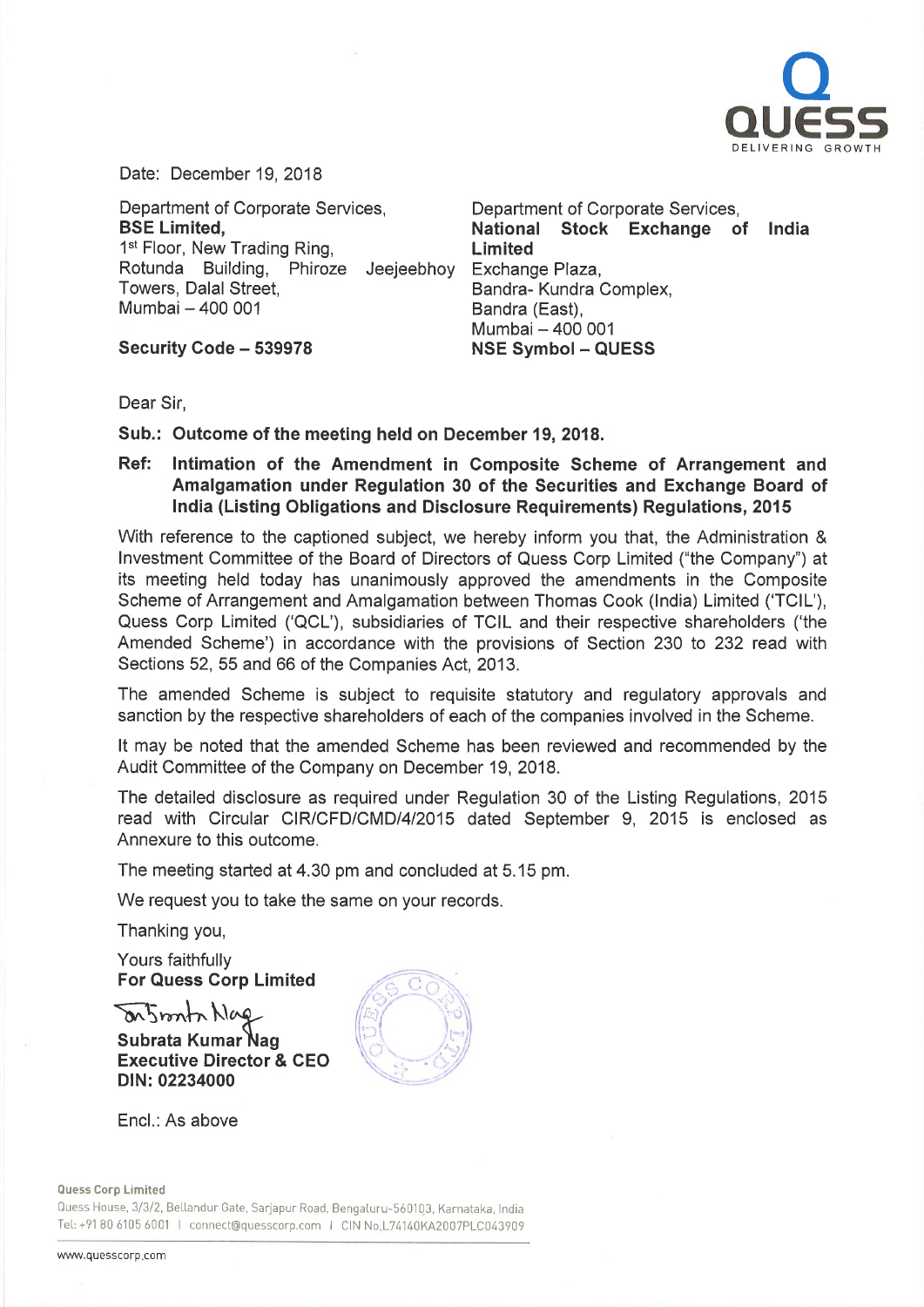

| Sr. No. | <b>Particulars</b>                                                                                                                                                                                            | <b>Details</b>                                                                                                                                                                                                                                                                                                                                                                 |
|---------|---------------------------------------------------------------------------------------------------------------------------------------------------------------------------------------------------------------|--------------------------------------------------------------------------------------------------------------------------------------------------------------------------------------------------------------------------------------------------------------------------------------------------------------------------------------------------------------------------------|
| 1.      | Brief details of divisions to be<br>demerged                                                                                                                                                                  | Demerged Undertaking 2 means the entire<br>human resource services business of TCIL,<br>including all its assets, investments (including<br>shares in QCL held by TCIL), rights, contracts,<br>approvals, licenses and powers and all its<br>debts, outstandings, liabilities,<br>duties,<br>obligations and employees pertaining to the<br>human resources services business. |
| 2.      | Turnover of the demerged<br>division and as percentage to<br>the total turnover of the listed<br>entity in the immediately<br>preceding financial year /<br>based on financials of the last<br>financial year | Annual Turnover of Demerged Undertaking 2<br>for FY 2017-18 - Rs. 1.71 Crores<br>Percentage to total turnover on standalone<br>$basis - 0.01%$                                                                                                                                                                                                                                 |
| 3.      | Brief details of change<br>in I<br>shareholding patter (if any) of<br>all entities                                                                                                                            | There will be change in shareholding pattern of<br>QCL pursuant to QCL issuing shares to the<br>shareholders of TCIL post demerger.<br>Shareholding pattern (both before and after<br>Scheme) is attached.                                                                                                                                                                     |

Annexure - Part D of the Scheme relating to demerger of the Demerged Undertaking 2

| <b>QCL' Shareholding Pattern</b>                                                    |                |         |               |         |  |  |  |
|-------------------------------------------------------------------------------------|----------------|---------|---------------|---------|--|--|--|
|                                                                                     | Pre Scheme     |         | Post Scheme   |         |  |  |  |
|                                                                                     | No. of Shares  | %       | No. of Shares | $\%$    |  |  |  |
| <b>Promoters</b>                                                                    |                |         |               |         |  |  |  |
| a) Fairbridge Capital (Mauritius)<br>Limited                                        |                |         | 4,68,01,793   | 32.16%  |  |  |  |
| b) Thomas Cook (India) Limited                                                      | 7, 13, 23, 496 | 49.02%  |               |         |  |  |  |
| c) Ajit Isaac                                                                       | 1,75,85,960    | 12.09%  | 1,75,85,960   | 12.08%  |  |  |  |
| <b>Promoter group</b><br><b>Net Resources Investments</b><br><b>Private Limited</b> | 1,53,65,824    | 10.56%  | 1,53,65,824   | 10.56%  |  |  |  |
| Public                                                                              | 4, 12, 08, 898 | 28.33%  | 6,57,75,798   | 45.20%  |  |  |  |
| Total                                                                               | 14,54,84,178   | 100.00% | 14,55,29,375  | 100.00% |  |  |  |

\*Above shareholding is as on March 31 2018. Shareholding pattern post scheme is computed based on share swap ratio as provided in the valuation report.

Quess Corp Limited Quess House, 3/3/2, Bellandur Gate, Sarjapur Road, Bengaluru-56010), Karnataka, India Tel: +91 80 6105 6001 I connect@quesscorp.com I CIN No.L74140KA2007PLC043909

Mont-Mag